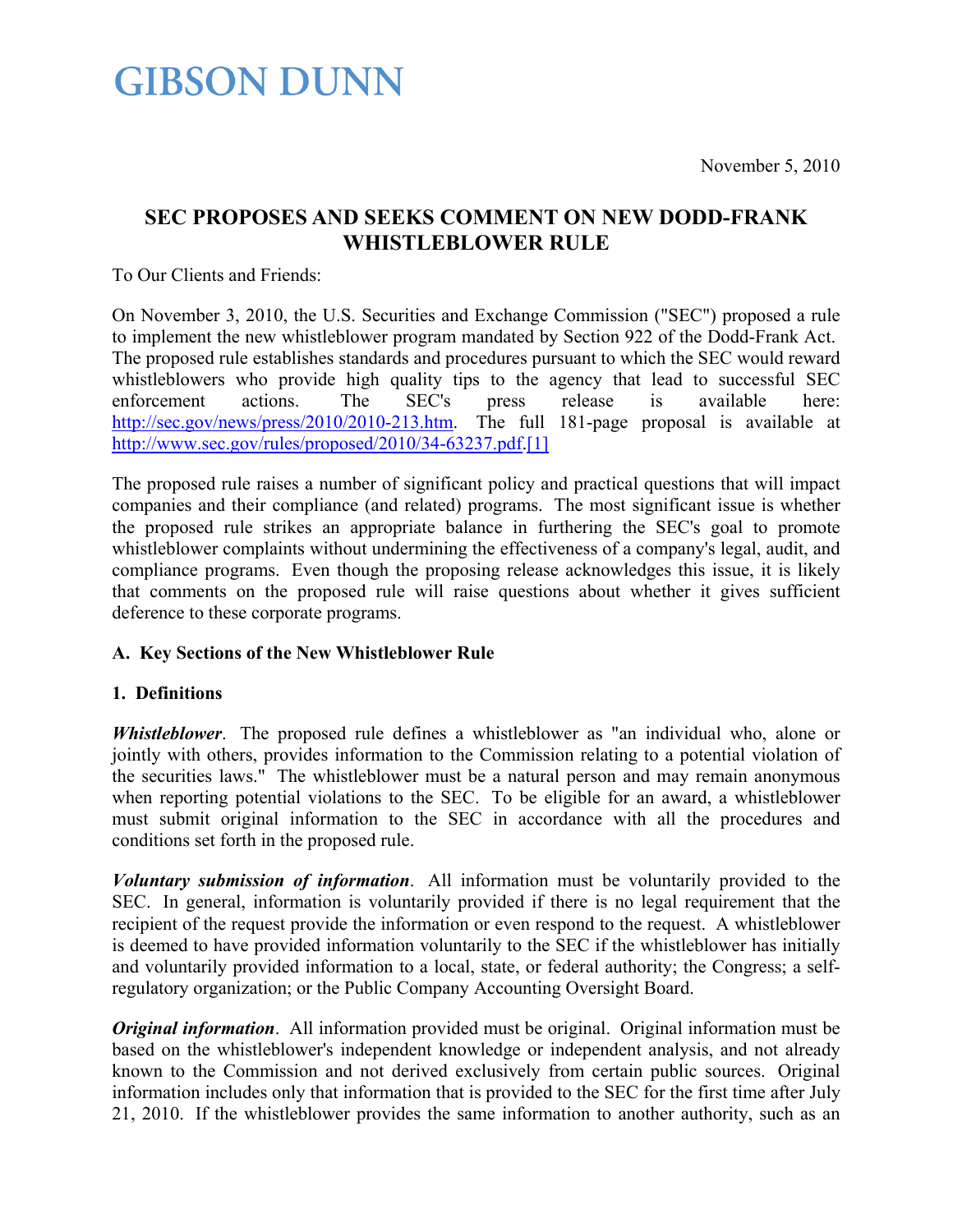internal compliance program, the whistleblower will have a 90-day grace period during which he or she can alert the SEC and still be considered to have provided original information as of the date the information was provided to the compliance program. Ordinarily, information provided after an investigation has begun is not eligible for an award unless it has not been requested by the investigating agency and is either important to the success of the later enforcement action or informs the government of a new, potential violation of which it was previously unaware.

### **2. Payment of Award**

The SEC will pay an award to one or more whistleblowers who voluntarily provide the SEC with original information that leads to the successful enforcement by the Commission of a federal court or administrative action in which the Commission obtains monetary sanctions--civil money penalties, disgorgement, and prejudgment interest--totaling more than \$1 million. The SEC may also pay an award to a whistleblower based on monetary sanctions that are collected from a "related action," which may be an enforcement action commenced by the U.S. Department of Justice or other government agency. The SEC will not pay an award in a related action if an award has already been granted to the whistleblower by the U.S. Commodity Futures Trading Commission for the same action.

### **3. Exclusions from Eligibility to Receive an Award**

The proposed rule limits which individuals can be considered whistleblowers eligible for an award payment. Specifically, it exempts several categories of individuals who are not eligible for awards.

*Certain employees*. Employees with a legal or contractual duty to report to governmental authorities, any self-regulatory organization, or the Public Company Accounting Oversight Board, or to investigate information, are not eligible to receive an award. This applies when a person with legal, compliance, audit, supervisory, or governance responsibilities for an entity receives information about a potential violation. In a related exception, information obtained through an entity's legal, compliance, audit, or similar function is not eligible. But none of these exclusions is applicable if the individual reported the information to the entity but the entity does not disclose the information to the SEC within a "reasonable time" or proceeds in "bad faith." The rule also includes an expectation that employees who learn of potential violations as part of their corporate responsibilities will take steps to address the violations.

*Attorneys*. Attorneys are not permitted to use information obtained from client engagements or attorney-client privileged information to make whistleblower claims for themselves (unless disclosure of the information is permitted under SEC rules or state bar rules).

*Accountants*. Independent public accountants and others who obtain information through an engagement required under the securities laws are not eligible for an award if that information relates to a violation by the engagement client or the client's directors, officers, or other employees.

*Other exclusions*. Information that was obtained in a manner that violates federal or state criminal law is also excluded. The proposal further excludes foreign government officials, and,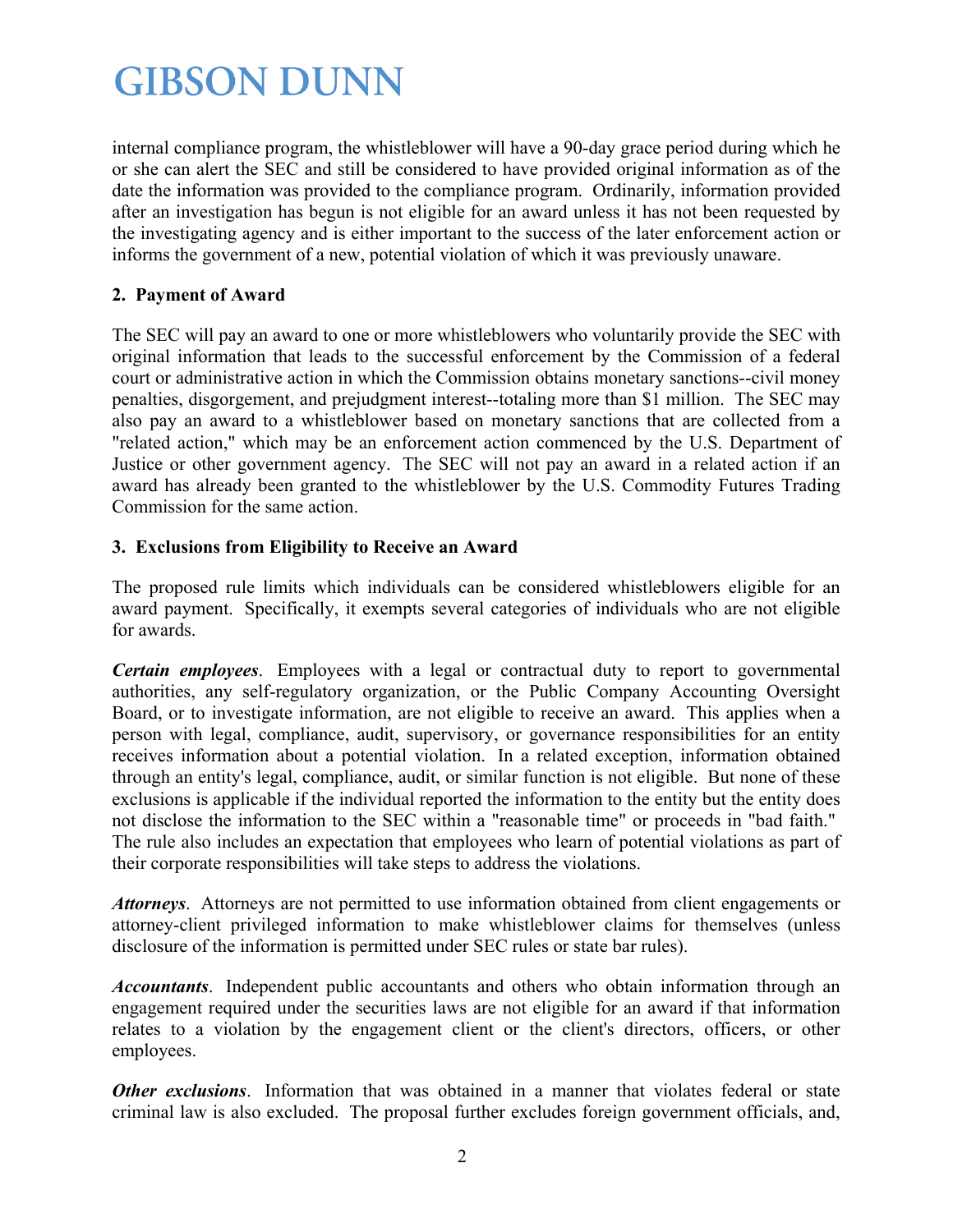in order to prevent evasion of rules, anyone who obtained their information from persons subject to the other exclusions.

*Statutory exclusions.* Certain other individuals--such as employees of certain agencies and people who are criminally convicted in connection with the conduct--are excluded by the Dodd-Frank Act.

#### **4. Information Must Lead to Successful Enforcement**

Whistleblowers will be eligible for awards if they provided the SEC with original information that caused the SEC to commence an examination, open an investigation, reopen an investigation that the Commission had closed, or inquire concerning new or different conduct as part of a current examination or investigation, and the information significantly contributed to the success of the action. Alternatively, if the information is regarding conduct that is already under examination or investigation, the information must either lead to the discovery of new violations not otherwise known, or not be otherwise obtainable and essential to the success of the action.

#### **5. Amount of Award**

If all the conditions of the proposed rule are met, the SEC will decide the amount of the award based on the following criteria. First, the statute provides that the amount must be at least 10 percent and no more than 30 percent of the monetary sanctions that the Commission is able to collect. Second, the proposed rule states that, in determining the amount of an award, the SEC must consider:

- the significance of the information provided by a whistleblower to the success of the Commission action or related action;
- the degree of assistance provided by the whistleblower and any legal representatives of the whistleblower in the Commission action or related action;
- the programmatic interest of the Commission in deterring violations of the securities laws by making awards to whistleblowers who provide information that leads to the successful enforcement of such laws; and
- whether the award otherwise enhances the Commission's ability to enforce the federal securities laws, protect investors, and encourage the submission of high quality information from whistleblowers.

As part of the analysis, the proposed rule provides that the SEC may take into consideration the following:

- the degree to which the whistleblower took steps to prevent the violations from occurring or continuing;
- the efforts undertaken by the whistleblower to remediate the harm caused by the violations;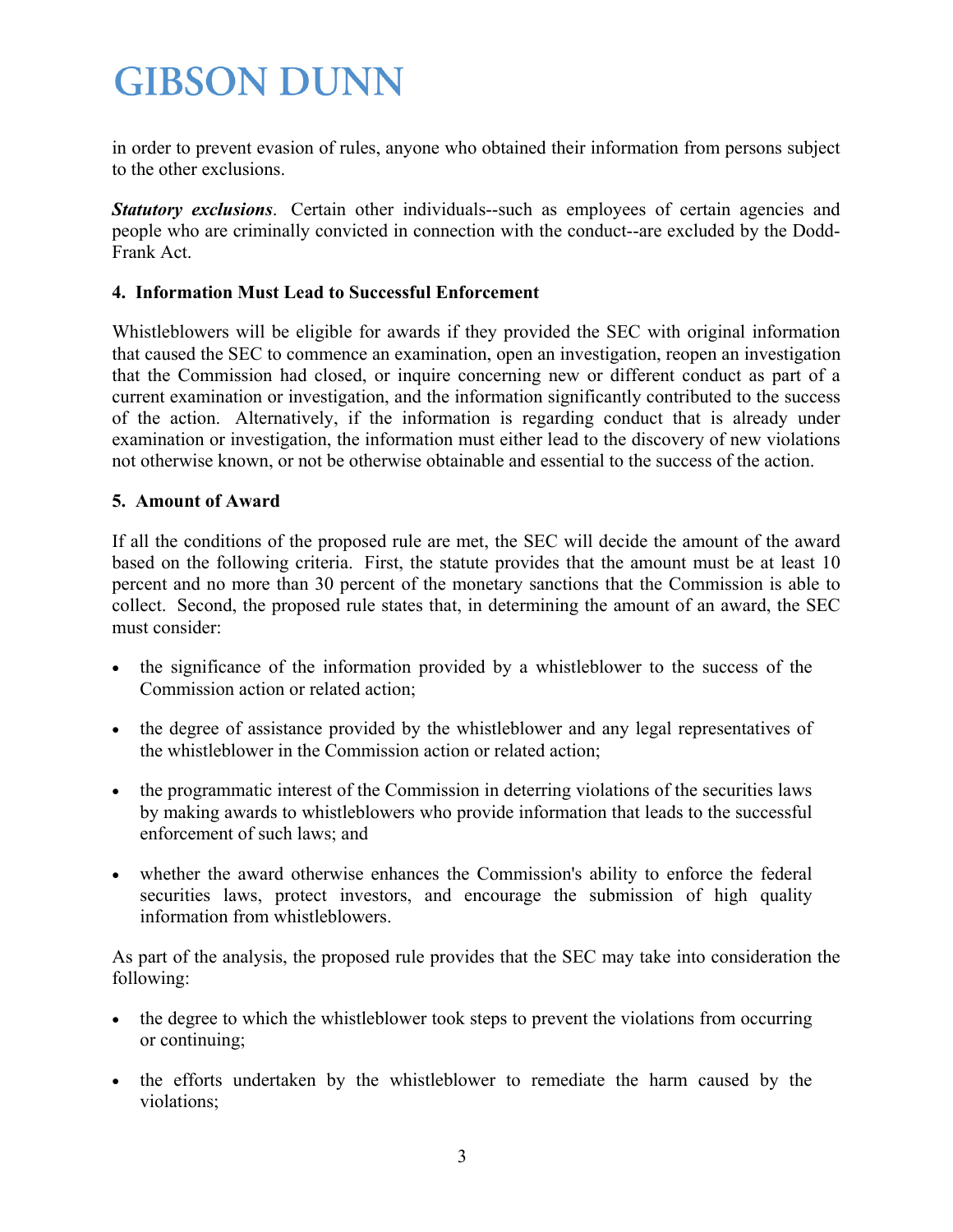- the culpability of the whistleblower; and
- whether a whistleblower reported the potential violation through effective internal whistleblower, legal, or compliance procedures before reporting the violation to the SEC.

### **6. Confidentiality**

Under the proposed rule, the SEC will not disclose information that could reasonably be expected to reveal the identity of the whistleblower, except under certain circumstances, such as when disclosure is required to a defendant in connection with a federal court or administrative action, or when the SEC determines that it is necessary to disclose to the Department of Justice or other regulatory agency in order to advance the purposes of the Exchange Act or to protect investors. The proposed rule also requires that anonymous whistleblowers be represented by an attorney who must certify that he or she has verified the whistleblower's identity.

### **7. Amnesty and Culpable Individuals**

The proposed rule does not grant amnesty to individuals who provide information to the SEC. In addition, in determining whether the required \$1 million threshold has been satisfied for purposes of making the award, the SEC will exclude any monetary sanctions that the whistleblower is ordered to pay, or that are ordered against any entity whose liability is based on conduct that the whistleblower directed, planned, or initiated. In implementing this provision, the SEC states that it is seeking to prevent wrongdoers from financially benefitting from essentially blowing the whistle on their own misconduct. On the other hand, the proposed rule expressly contemplates that a whistleblower may be a participant in a securities fraud scheme or otherwise engage in other culpable conduct and could still receive an award.

### **8. Staff Communications with Whistleblowers**

The proposal authorizes the SEC staff to communicate directly with whistleblowers who are directors, officers, members, agents, or employees of an entity that has counsel, without first seeking the consent of the entity's counsel. The rule attempts to create an exemption under state bar ethics rules governing the professional responsibility of lawyers to permit the staff to communicate with a whistleblower under these circumstances.

### **B. Analysis**

The SEC's lengthy whistleblower proposal warrants careful scrutiny from the business and professional community, and the agency has invited comments on all facets of the proposed rule. The proposed rule raises a number of important issues, including issues regarding confidentiality, privilege, and possible divided loyalties within the compliance function. A fundamental issue is whether the proposed rule appropriately balances the policy goals of encouraging whistleblowers to report securities wrongdoing to the SEC while ensuring the effectiveness of company compliance programs. In its adopting release, the Commission expressed serious concern about creating a rule that had the unintended consequence of undermining internal legal, audit, and compliance programs. The Commission intends that the proposed rule not discourage whistleblowers who work for companies with robust compliance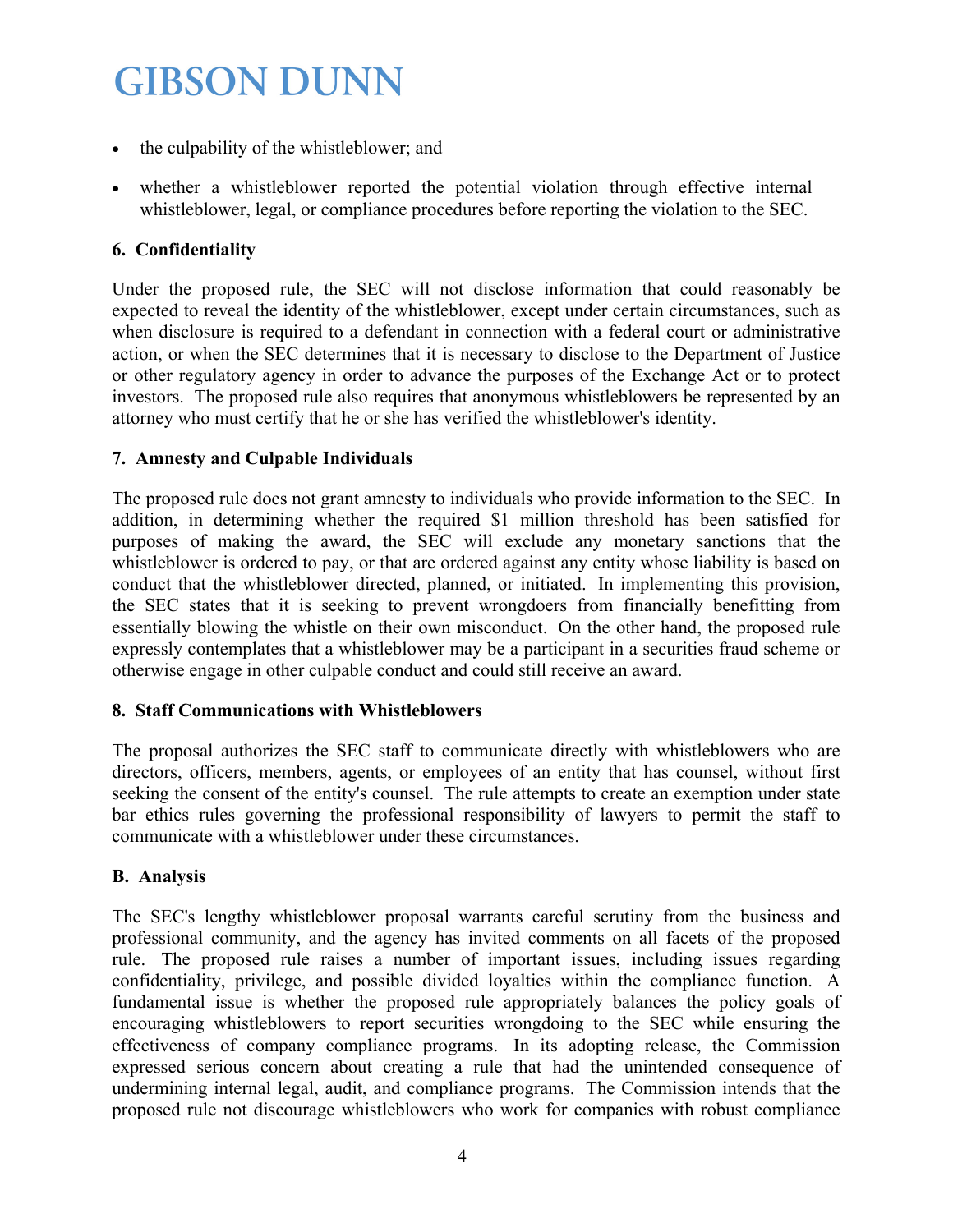programs to first report violations internally. As discussed below, there are legitimate concerns that the rule, as presently drafted, may in fact do just that, as well as raise other issues.

Significantly, the proposed rule does not require an individual to report a potential violation internally to the company as a prerequisite to being an eligible whistleblower (although the SEC invites comment on this issue). Rather, the proposed rule attempts to accommodate companies' interest in effective compliance programs by providing (among other things) that:

- if a whistleblower provides the information to the company's internal compliance program, the whistleblower will have a 90-day grace period during which he or she can alert the SEC and still be considered to have provided original information as of the date of the report to the internal compliance program;
- when determining the amount of an award, the SEC may consider whether a whistleblower reported the potential violation through effective internal whistleblower, legal, or compliance procedures before reporting the violation to the SEC; and
- employees with a legal or contractual duty to report or investigate information, such as compliance personnel, generally are not eligible to receive an award.

These provisions may not be enough, however, to discourage an individual from bypassing his or her company's internal compliance and reporting program.

*First*, the 90-day window, which permits a whistleblower to first report to the company and then report to the SEC and have the SEC report relate back to the date of the report to the company, arguably is not, by itself, a reason to report through the company's compliance program. The threshold question is why an employee would want to take advantage of the 90-day window in the first instance, unless it is clear that such a step would help maximize his or her ultimate recovery.

*Second*, in determining the amount of the award, the SEC must consider a number of factors but is not required to consider whether the employee first reported the alleged violation in accordance with the company's internal procedures. Whether or not the employee did so is instead a "permissible consideration[]" that the SEC may take into account and, even then, only when warranted in a particular case. The rule could (but does not) state that internal reporting will be considered a significant positive factor in determining the amount of the payout to the whistleblower, and that failure promptly to invoke internal company reporting procedures will be treated as a negative factor. By its terms, the proposed rule does not appear to set forth any concrete reason why an employee should use the 90-day grace period.

*Third*, although a person with legal, compliance, audit, supervisory, or governance responsibilities for an entity generally cannot be a whistleblower under the proposed rule, there is a notable exception: those individuals may qualify as whistleblowers if they report the alleged violation to their compliance program but the entity: (1) does not disclose the information to the SEC "within a reasonable time" or (2) proceeds "in bad faith." In this context, some commenters may say that the terms "reasonable time" and "bad faith" are unworkably vague, creating an incentive for individuals whose job it is to detect and investigate fraud to go to the SEC as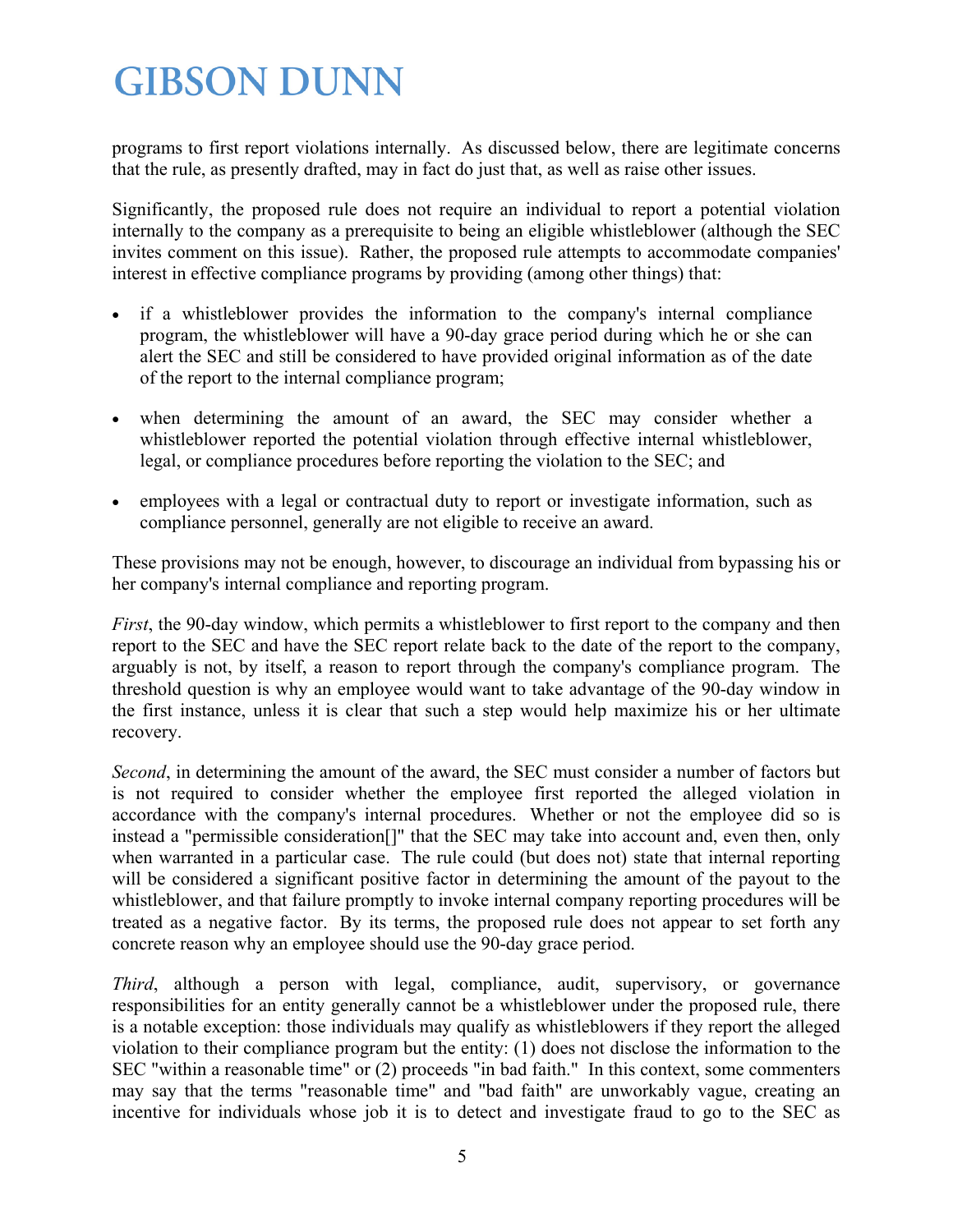whistleblowers. The argument might proceed that, given the seductively high bounties available, such individuals, in practice, could render the "reasonable time" and "bad faith" elements toothless. For example, a supervisor may report a potential violation to the internal compliance program and soon thereafter claim that the company failed to report the alleged violation to the SEC in a reasonable time--because in the supervisor's estimation, for example, the facts and circumstances of the particular case required more immediate disclosure to the Commission. Or an internal auditor for a company who discovers possible securities wrongdoing in the performance of an internal audit may protectively report it to the SEC just in case the company is slower than is deemed reasonable in reporting it to the SEC (if indeed such reporting is warranted). Or, further still, if an individual believes that his or her report to the company's compliance department may enable a member of that department to obtain the bounty as a whistleblower, the individual may avoid submitting the report rather than take the risk of someone else receiving the award. Given the potential size of the bounty, some whistleblowers may decide to take no chances and avoid the internal program altogether.

In sum, the proposed framework may operate to undermine the effectiveness of internal company compliance programs by creating an incentive--and no meaningful disincentive--for employees to bypass internal company reporting procedures and report alleged violations directly to the SEC. This is unfortunate as oftentimes companies can move more quickly than the government to stop nascent wrongdoing by immediately removing those who are culpable from their positions and overseeing activities that may be suspect. If the rule were adopted as is, the impact on companies' compliance programs would likely be significant. Among other things, the rule could: (1) deprive the company of the ability to investigate promptly, determine the scope of the problem, and stop or limit the impact of wrongdoing; (2) if there is a systemic problem, deprive the company of the ability to revise its internal controls and procedures to stop violations; (3) impair the company's ability to take disciplinary action against employees who may have violated the law or internal company policies, as well as discipline those who are aware of wrongdoing and idly sit by; and (4) discourage employees from coming to the company with questions as to possible conduct that might or might not be a violation of law or company policy.

### **C. Need to Comment on Proposed Rule**

In the proposed rule and accompanying release, the SEC embraced the premise that effective internal compliance programs play an important role in protecting investors. Accordingly, the Commission made clear that the rule is "not intend[ed] . . . to undermine effective company processes" and expressed concerns about "unintended consequences" that could arise from the proposed rule. Seeking to avoid such consequences, the Commission specifically invited comments in a number of areas, including some of those concerns raised above. For example, the SEC expressly requested comments on:

 All aspects of the intersection between the proposed rule and established internal systems for the receipt, handling, and response to complaints about potential violations of law. The agency particularly seeks recommendations on structures, processes, and incentives that it should consider implementing in order to strike the right balance between the Commission's need for a strong and effective whistleblower awards program, and the importance of preserving robust corporate structures for self-policing and self-reporting.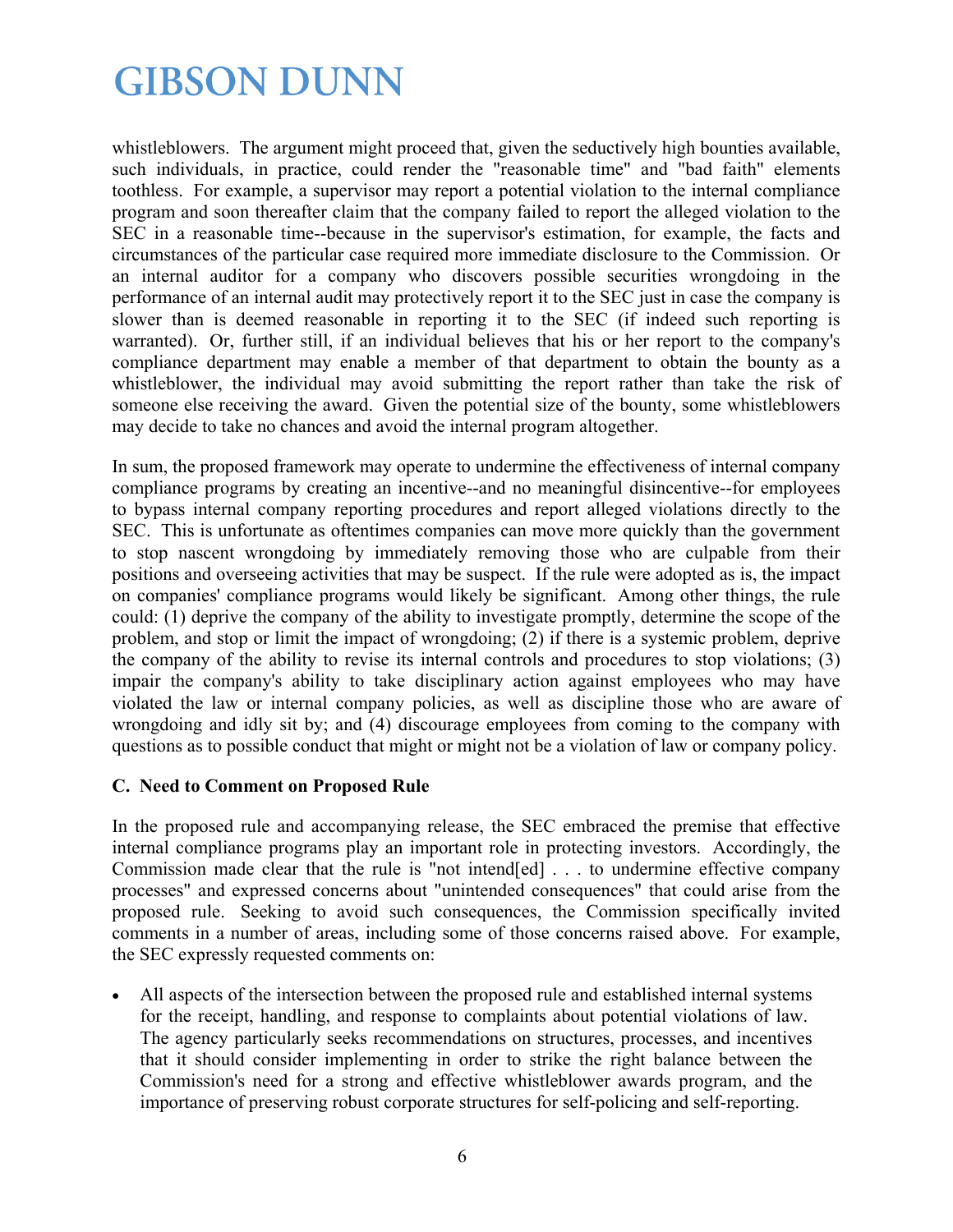- Whether the proposed rule would frustrate internal compliance structures and systems that many companies have established in response to Section 10A(m) of the Securities Exchange Act, as added by Section 301 of the Sarbanes-Oxley Act of 2002, and related exchange listing standards.
- Whether the 90-day deadline for submitting a potential violation to the Commission (after initially providing information about the potential violation to another authority or the employer's legal, compliance, or audit personnel) is an appropriate timeframe.
- Whether the agency should consider a rule that would require whistleblowers to utilize employer-sponsored complaint and reporting procedures.
- Whether the Commission should identify additional criteria that it will consider in determining the amount of an award, and whether the agency should include as a criterion the consideration of whether, and the extent to which, a whistleblower reported the potential violation through effective internal whistleblower, legal, or compliance procedures before reporting the violation to the Commission.
- Whether the proposed exclusions for information obtained by a person with legal, compliance, audit, supervisory, or governance responsibilities for an entity, and for information otherwise obtained from or through an entity's legal, compliance, audit, or similar functions, strike the proper balance; and whether the carve-out for situations where the entity does not disclose the information within a reasonable time promotes effective self-policing functions and compliance with the law without undermining the operation of the proposed rule.

The SEC is seeking public comments on its whistleblower proposal through December 17, 2010, and the agency is required to adopt regulations implementing the whistleblower program no later than April 21, 2011. This is an excellent opportunity to help shape the rulemaking in this important area.

#### . . . . .

*Securities Enforcement [Barry R. Goldsmith](http://www.gibsondunn.com/Lawyers/bgoldsmith) - Co-Chair, Washington, D.C. (202-955-8580, [bgoldsmith@gibsondunn.com\)](mailto:bgoldsmith@gibsondunn.com)* 

<sup>[1]</sup> All provisions of the proposal are set forth in the Proposed Rules for Implementing the Whistleblower Provisions of Section 21F of the Securities Exchange Act of 1934, Release No. 34-63237 (proposed Nov. 3, 2010) (to be codified at 17 C.F.R. § 240.21F-1 *et seq.*).

*Gibson, Dunn & Crutcher's lawyers are available to assist in addressing any questions you may have regarding these issues. Please contact the Gibson Dunn attorney with whom you work, or any of the following:*